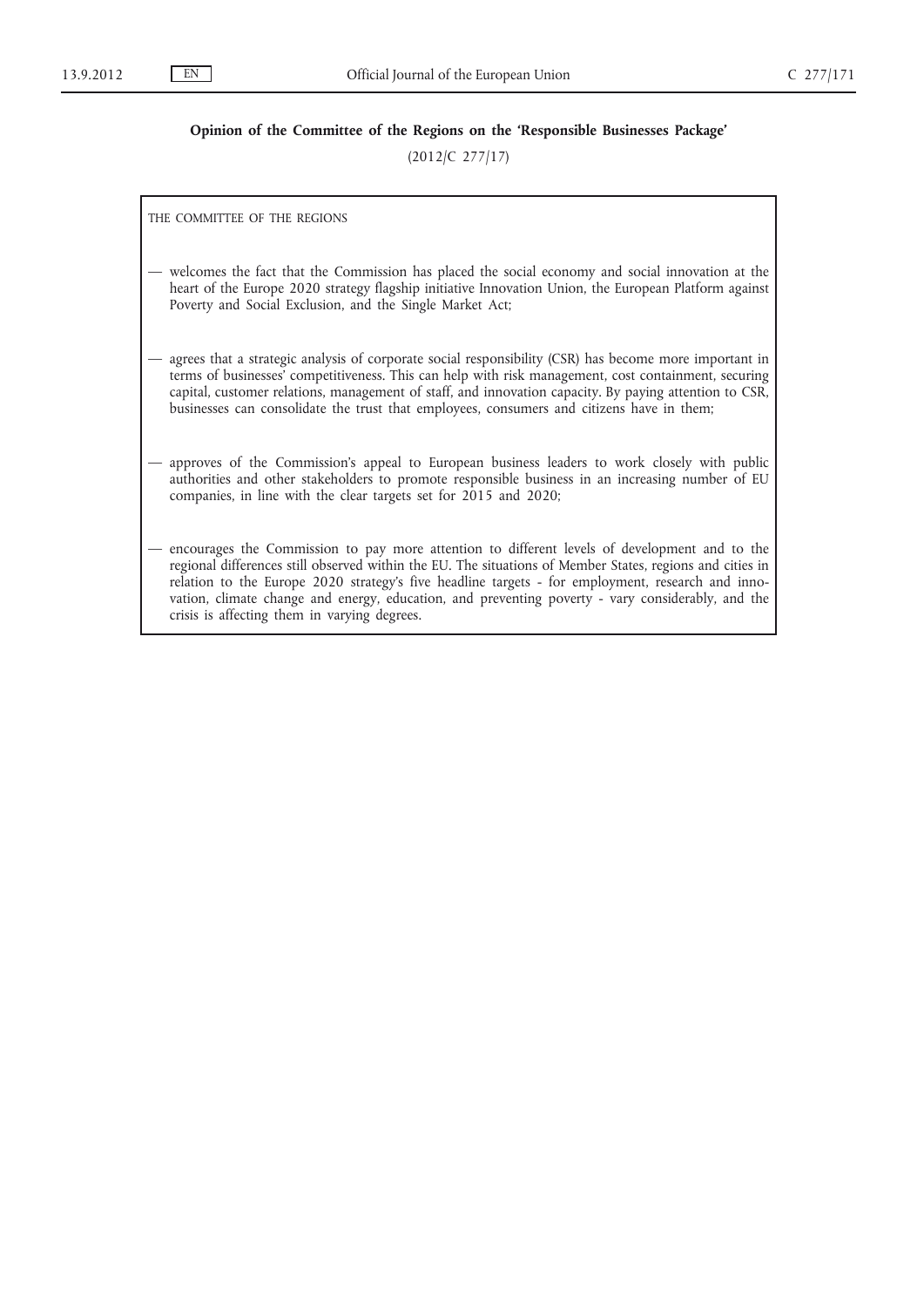| Rapporteur                 | Satu TIETARI (FI/ALDE), Member of Säkylä Municipal Council                                                                                                                                                                                                                    |
|----------------------------|-------------------------------------------------------------------------------------------------------------------------------------------------------------------------------------------------------------------------------------------------------------------------------|
| <b>Reference documents</b> | Communication from the Commission to the European Parliament, the<br>Council, the European Central Bank, the Economic and Social Committee,<br>the Committee of the Regions and the European Data Protection Supervisor<br>on the Responsible Businesses Package, comprising: |
|                            | - the introductory Communication,                                                                                                                                                                                                                                             |
|                            | COM(2011) 685 final                                                                                                                                                                                                                                                           |
|                            | - the proposal to revise the Accounting Directives,                                                                                                                                                                                                                           |
|                            | COM(2011) 684 final                                                                                                                                                                                                                                                           |
|                            | - the proposal to revise the Transparency Directive,                                                                                                                                                                                                                          |
|                            | COM(2011) 683 final                                                                                                                                                                                                                                                           |
|                            | — the Communication on Corporate Social Responsibility (CSR),                                                                                                                                                                                                                 |
|                            | COM(2011) 681 final                                                                                                                                                                                                                                                           |
|                            | - the Communication on the 'Social Business Initiative',                                                                                                                                                                                                                      |
|                            | COM(2011) 682 final                                                                                                                                                                                                                                                           |

## I. **POLICY RECOMMENDATIONS**

THE COMMITTEE OF THE REGIONS

1. welcomes the fact that the Commission has placed the social economy and social innovation at the heart of the Europe 2020 strategy flagship initiative *Innovation Union*, the European Platform against Poverty and Social Exclusion, and the Single Market Act;

2. agrees that a strategic analysis of corporate social responsibility (CSR) has become more important in terms of businesses' competitiveness. This can help with risk management, cost containment, securing capital, customer relations, management of staff, and innovation capacity. By paying attention to CSR, businesses can consolidate the trust that employees, consumers and citizens have in them;

approves of the Commission's appeal to European business leaders to work closely with public authorities and other stakeholders to promote responsible business in an increasing number of EU companies, in line with the clear targets set for 2015 and 2020;

4. supports the Commission's intention not to give a standard definition of social entrepreneurship for the EU as a whole that would bind all parties and result in excessively tight regulation, and approves of the proposal for common principles to allow consideration of the political, economic and social strategies and capacities of the different Member States. Language and terminology should be consistent across all EU countries, however;

5. approves of the European Commission's commitment to building a strong and competitive Europe oriented towards sustainable growth in order to consolidate economic recovery. The Europe 2020 strategy places support for competitive and sustainable business at 'centre stage'  $(1)$ ;

6. notes that new variables affecting competitiveness have put the global role of the European economy in question, and that the Europe 2020 strategy should be strongly supported so as to help the European economy regain its position. As a driver of growth, the social perspective should be at the heart of this process;

stresses the importance of taking advantage of the value added by EU-level action when formulating a response to global challenges. The targets of the Europe 2020 strategy can only be met by pooling Member States' resources and creating synergies;

supports an increase in comprehensive cooperation and agreements between regions and Member States that commit them to meeting the targets of the Europe 2020 strategy;

9. encourages the Commission to pay more attention to different levels of development and to the regional differences still observed within the EU. The situations of Member States, regions and cities in relation to the Europe 2020 strategy's five headline targets - for employment, research and innovation, climate change and energy, education, and preventing poverty - vary considerably, and the crisis is affecting them in varying degrees;

<sup>(</sup> 1) COM(2010) 614 final.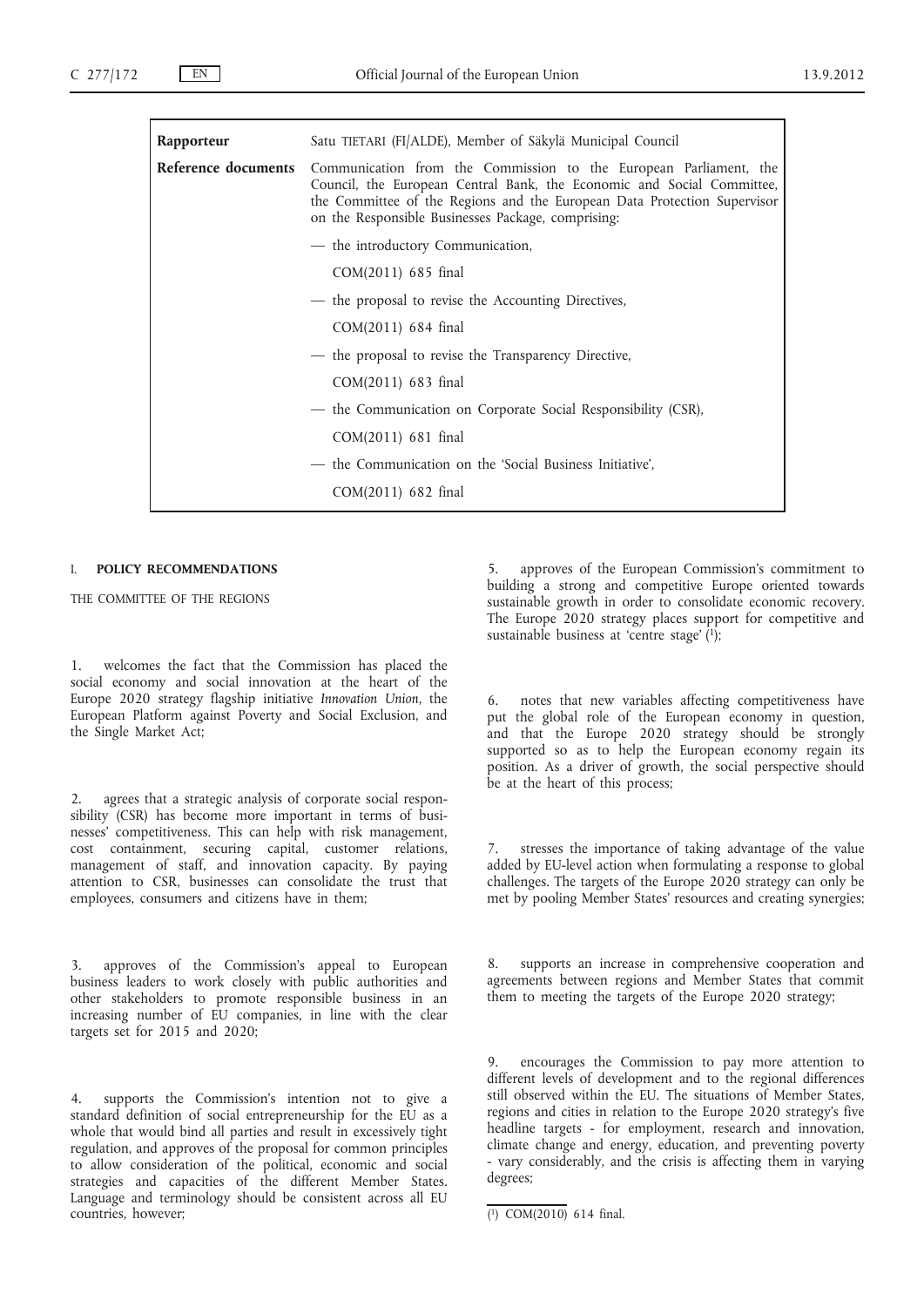10. believes that responsible business activity should be supported and rewarded on the market, e.g. through investment grants and public procurement. Support should be geared towards stakeholders recognising the key importance of workers for development of businesses. Increasing employment of people from groups considered to be at risk of unemployment should be rewarded in order to achieve an imitation effect;

11. is satisfied with the Commission's proposal to publicly recognise businesses doing their share in being socially responsible. The EU can help to disseminate best practices, reinforce peer learning and encourage an increasing number of businesses to develop their own approach to CSR issues;

12. calls on the Commission to draw up legislation obliging investment funds and financial institutions to inform their clients (citizens, companies, authorities, etc.) of the ethical or responsible investment principles they use, or the standards and rules they apply, to bring a new system of ethics into the mainstream;

13. supports the creation of a European instrument that will help social enterprises to secure financing;

14. suggests that the Commission and the CoR monitor and regularly assess implementation and information in this area. By providing information about social, environmental and climaterelated issues, commitment to various measures can be strengthened, which will make it easier to identify key risks to sustainable development;

15. understands that building CSR will require new skills from businesses and a shift in values and behaviour. Member States can play a key role in providing educational institutions with incentives to include CSR, sustainable development and responsible citizenship in the relevant curricula, in both secondary and higher education;

16. is pleased that the initiative assigns a key role in the EU's new model of growth to learning, social awareness and to recognising development activity, and supports the Commission's intention to guide and fund education projects that strengthen social responsibility; believes that development of social entrepreneurship mindsets should take place at the earliest stage of education. As a result, an appropriate awareness will be formed of the role of human capital in the economy;

17. acknowledges that industry as a concept has expanded, and that a new type of industry based on networking has become increasingly important. Extending social responsibility to all operations will help such businesses to develop;

18. recognises that the extension of social responsibility to cover business constitutes a key challenge in making EU human rights policy more consistent;

19. notes that more effective implementation of the UN Guiding Principles will further EU interests in individual human rights issues and in promoting key labour standards in areas including child labour, forced prison labour, peoplesmuggling, gender equality, discrimination, freedom of association and the right to collective bargaining;

20. believes that the European Union should invest in measures with the greatest socio-economic potential, and supports the Commission's intention to work with businesses and stakeholders in 2012 to draw up human rights guidelines for certain sectors and for SMEs on the basis of the UN Guiding Principles;

21. reiterates that one of the most important objectives should be the creation of a more responsible and more transparent system of financing. Investors should consider more than just current financial benefits when making investment decisions. The effect of a responsible policy on human capital is long-term competitive advantages. These translate into notable financial benefits;

22. believes that the aim of social responsibility should be to develop processes that allow more efficient, responsible and transparent management of shrinking resources, and to increase implementation of socially responsible measures;

23. points out that demographic trends are bound up with new models of consumption. Population ageing in developed countries is making growing demands on social services, but will also provide opportunities to create socially responsible businesses;

24. suggests that the Commission and the CoR identify ethical and value-based measures to increase businesses' motivation to develop their social responsibility. This will require new skills and a shift in values and behaviour:

25. recommends looking for incentives that will encourage businesses to become more socially responsible voluntarily and on their own initiative. Businesses should be given the flexibility to innovate and to develop an approach to social responsibility adapted to their own circumstances, and they should not be overburdened in relation to their size and sector. It should be noted that CSR promotes and supports social dialogue;

26. believes that tangible, quantifiable measures should be developed at local level in different parts of Europe so that both the direct and indirect impact of activities can be seen and shared;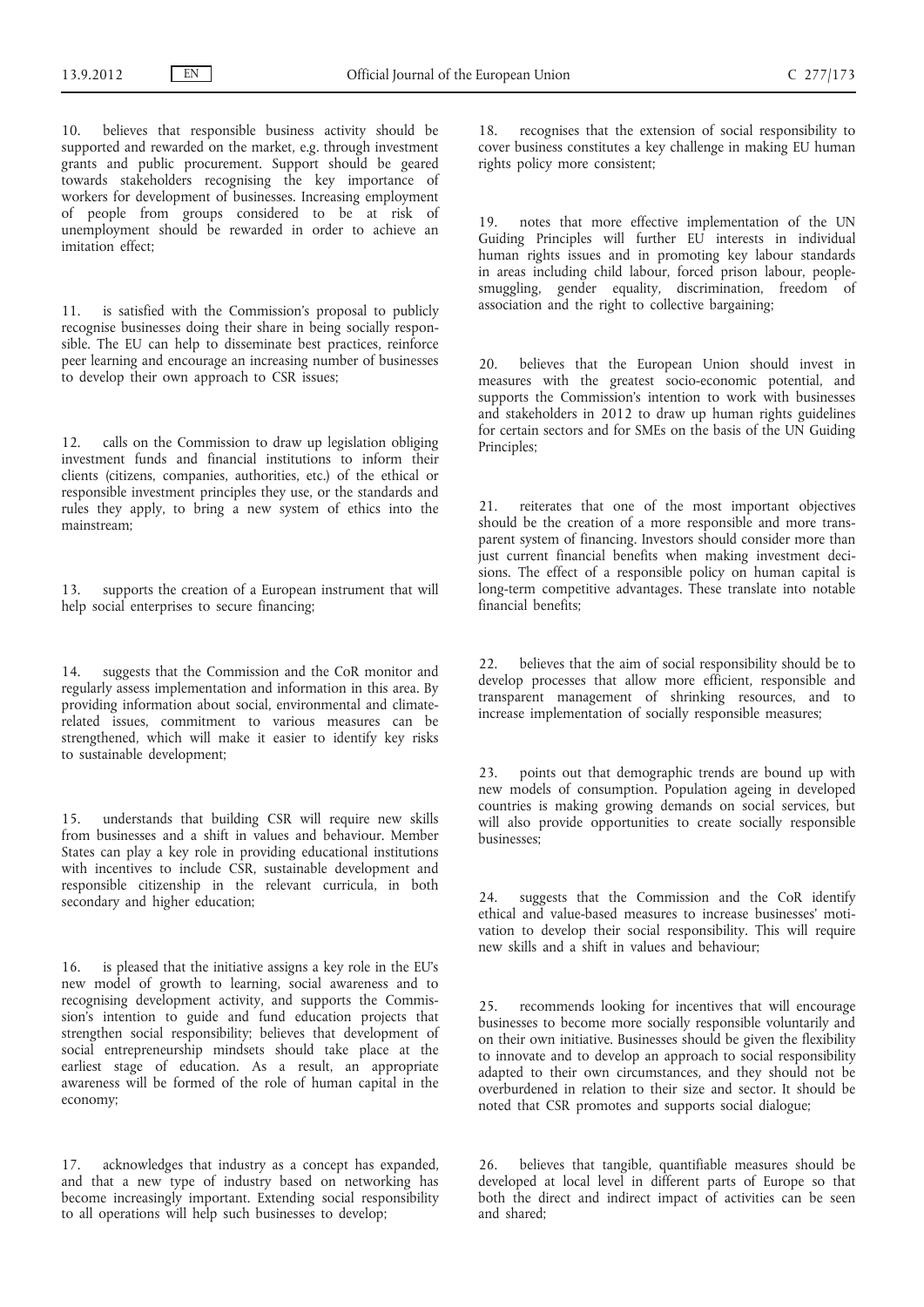27. supports a concept of integrated sustainability, in which economic, social and environmental factors are balanced. Consideration of social aspects in public procurement should be encouraged, while applying the current EU legal framework  $(2)$ ;

28. stresses the importance of ensuring that Member States and public authorities at all levels take full advantage of the opportunities offered by current public procurement law to include social responsibility criteria in procurement. However, small businesses and micro-enterprises should be guaranteed equal opportunities to take part and sustainable participation in tenders;

29. welcomes the Commission's efforts to match public procurement legislation better to local needs, and asks the European Parliament and the Council to continue to consider these needs as well as those of SMEs;

recommends seeking proposals for measures to reform procurement legislation so that it creates more opportunities for smaller, more agile and socially responsible actors. It should be possible to emphasise quality and working conditions when carrying out public procurement, particularly in the social and healthcare sectors;

31. insists that the creation of partnerships and networks should be supported in calls for tender. Competitive bidding must not be too onerous and complex, and it should not require an unmanageable amount of paperwork. Undue emphasis on achieving a result as cheaply and as quickly as possible should also be avoided. The most important thing is to achieve the qualitative results expected by the public;

### **New models needed and proposed measures to increase socially responsible business**

#### *Social responsibility as a competitive factor*

32. advocates measures that will help businesses develop more socially responsible and competitive activities, products and service packages. A survey should be designed and carried out which identifies know-how in the sector, ways in which it can be developed, and a measurable objective, and which also promotes the exchange of best practices;

### *User-friendliness for consumers*

believes that consumers should have easy access to information about socially responsible businesses and their products. Information should be available in a form that can be easily used and circulated;

34. underlines the importance of transparency and opening up the different aspects of production processes in order to demonstrate social responsibility. Terminology should be clear and consistent and consumers should be offered a chance to give feedback;

#### *Financial incentives must be made comprehensible*

35. considers that if financial and other incentives are provided for social entrepreneurship, these must be made comprehensible. At the same time, the business environment must be able to foster responsible business and make it attractive. Smaller businesses should also be given a genuine chance to operate as social enterprises;

## *Training, education*

36. believes that social entrepreneurship is given too little attention in training. Lack of an entrepreneurial approach by managers of social enterprises may be impeding development. It is therefore essential in future to adopt a dual approach to the issue of the social economy: an ongoing approach, within the framework of training, and an approach geared to the future in the framework of higher education programmes. Taking account of such issues will allow personnel to be trained appropriately;

37. considers that development and training initiatives should be designed in cooperation with finance providers. In this way human capital could also be used to help develop social entrepreneurship;

## *Revising procurement legislation*

38. notes that in tendering for public services and supplies, particular emphasis has come to be placed on cost. Procurement takes the form of large, one-off tenders for services or supplies, which may exclude smaller actors due to their higher unit price. It should be made easier to take sustainable development into account during procurement. Training and guidance should be organised on how to submit a bid;

### *Encouraging social entrepreneurship*

feels that social entrepreneurship should be encouraged so that experts in different fields get involved and share information on various practical aspects;

40. points out that many SMEs in particular feel excluded when new provisions and regulations are drawn up. Businesses should be given practical opportunities to exert influence and to assess the impact of different measures, and they should be offered more flexible options, e.g. for financing;

41. also believes it is important to find a new way to strengthen companies' performance, accountability and transparency in order to facilitate access to financing;

<sup>(</sup> 2) *Buying Social: A Guide to Taking Account of Social Considerations in Public Procurement*. European Commission, 2011.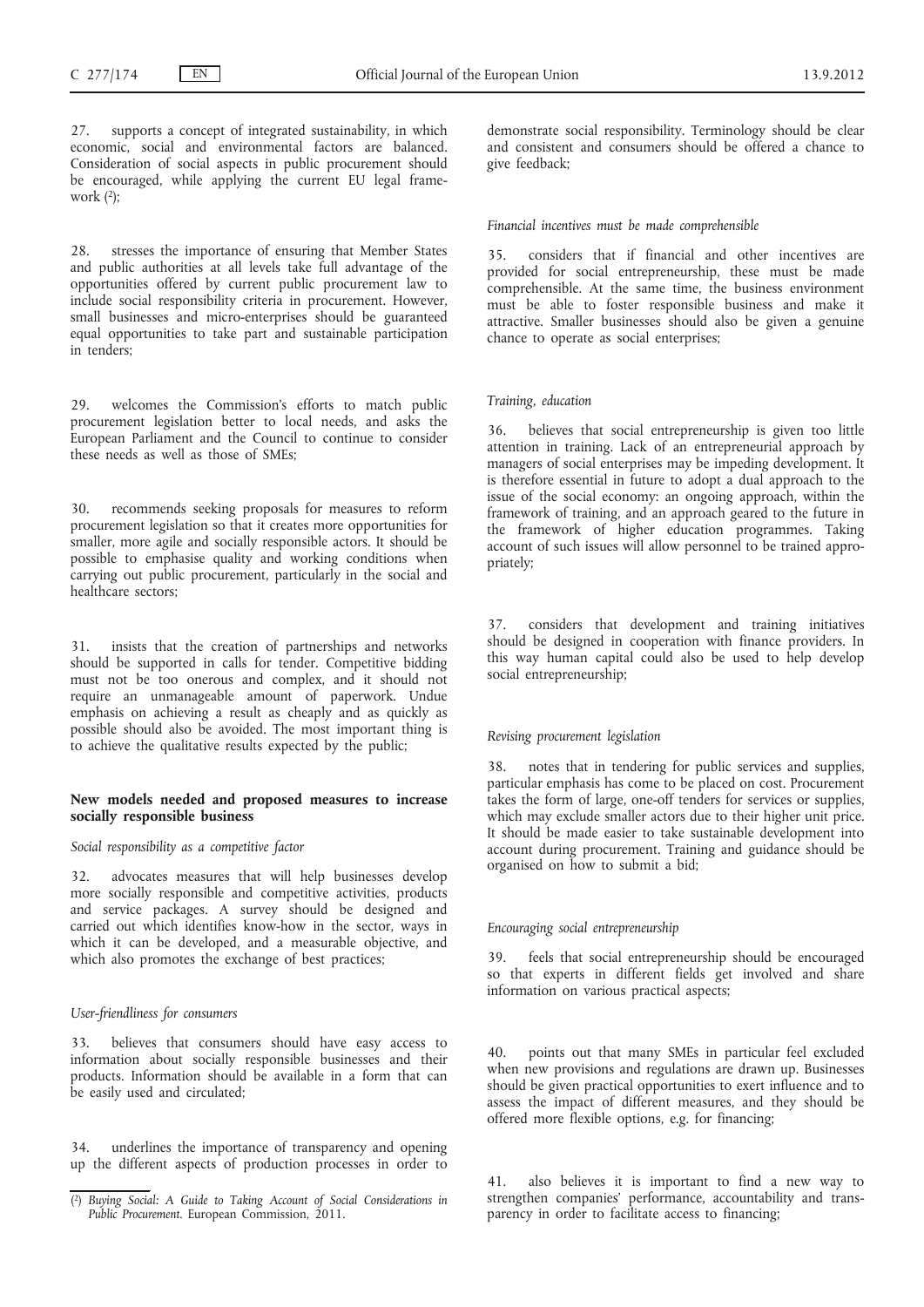42. notes that the social economy currently employs more than 11 million people in the EU, or six per cent of the entire workforce (3). It comprises organisations with a special legal status (cooperatives, foundations, associations and mutual societies) – many of which pursue social objectives in accordance with their particular legal form – as well as social enterprises operating as traditional private businesses or limited liability companies;

43. highlights the lack of recognition of social entrepreneurship. Stakeholders from different regions and countries are not sufficiently networked with each other, which hinders the spread of best practices, establishment of partnerships and creation of new opportunities;

44. particularly emphases the need in the single market for a new, inclusive form of growth aimed at the maximum level of employment possible;

45. calls for consideration of whether social enterprises could make a significant economic contribution, subject for example to intervention in public-sector production methods. Social entrepreneurship can serve as one model for reforming public services, a measure that will be unavoidable in future;

46. would like to see the special features of social enterprises taken into account in public procurement in particular. However, this must not distort competition;

47. supports the measures taken by the Commission in the European Platform against Poverty and Social Exclusion (4) and in the Single Market Act  $(5)$  to reinforce territorial cohesion and to identify original approaches to social problems, especially with a view to tackling poverty and social exclusion;

48. supports the idea that social enterprises could form a specific company category with its own legal status and other objectives than simply profit for shareholders. Such a company category would have its own regional and national priorities, however;

49. supports the Commission's proposal to frame shared principles, while respecting different Member States' political, economic and social choices and social enterprises' capacity for innovation;

50. points out that social responsibility is nothing new to small businesses. Social entrepreneurship is already being practised by businesses without their being conscious of it. The terminology and concepts may be unfamiliar to them. General awareness of the concepts should be raised so that they can be applied in business operations and when putting operations on the right track;

51. supports measures that will raise awareness of social entrepreneurship and boost its visibility and familiarity. Information about social enterprises should be quicker and easier to find so that experiences and best practices can be shared;

52. is in favour of creating a multilingual digital platform for exchanging information aimed at social enterprises, business incubators, business clusters and investors in social enterprise, and of facilitating information-sharing and access to support from EU programmes. The development of the platform should be preceded by consultations with interested groups;

53. suggests creating all the conditions for standardising project-financing practices. Given that project financing must be sought from several different funders, applicants must acquaint themselves with the rules and instructions specific to each one, because the type and amount of support offered by different systems varies depending on the public funding body, the nature of the project, and national legislation. For smaller actors with few resources in particular, this limits opportunities to participate in projects. The implementation, interpretation and application procedures for EU funding also require attention;

54. believes that broad lines of action and targeted programmes should be developed to support social enterprises and promote social innovation. However, these measures must be designed so as not to distort competition;

55. draws attention to the difficulties faced by social enterprises in finding financing to develop their activities. The way they use profits or their employment of socially vulnerable people mean that social enterprises often give lenders or potential investors the impression that they are riskier and less profitable than other businesses;

56. supports the Commission's proposed measures (6) to encourage private and public-sector stakeholders to invest more in these businesses through equity stakes or loans, whether through socially responsible investment or a European instrument used to support funding of social enterprises;

<sup>(</sup> 3) CIRIEC (International Centre of Research and Information on the Public, Social and Cooperative Economy). *The Social Economy in the European Union*, p. 48.

<sup>(</sup> 4) Communication from the Commission on *The European Platform against Poverty and Social Exclusion: A European framework for social and territorial cohesion*. COM(2010) 758 final, 16.12.2010.

<sup>(</sup> 5) Communication from the Commission on the *Single Market Act; Twelve levers to boost growth and strengthen confidence; Working together to create new growth.* COM(2011) 206 final, 13.4.2011. (6) COM(2011) 681 final.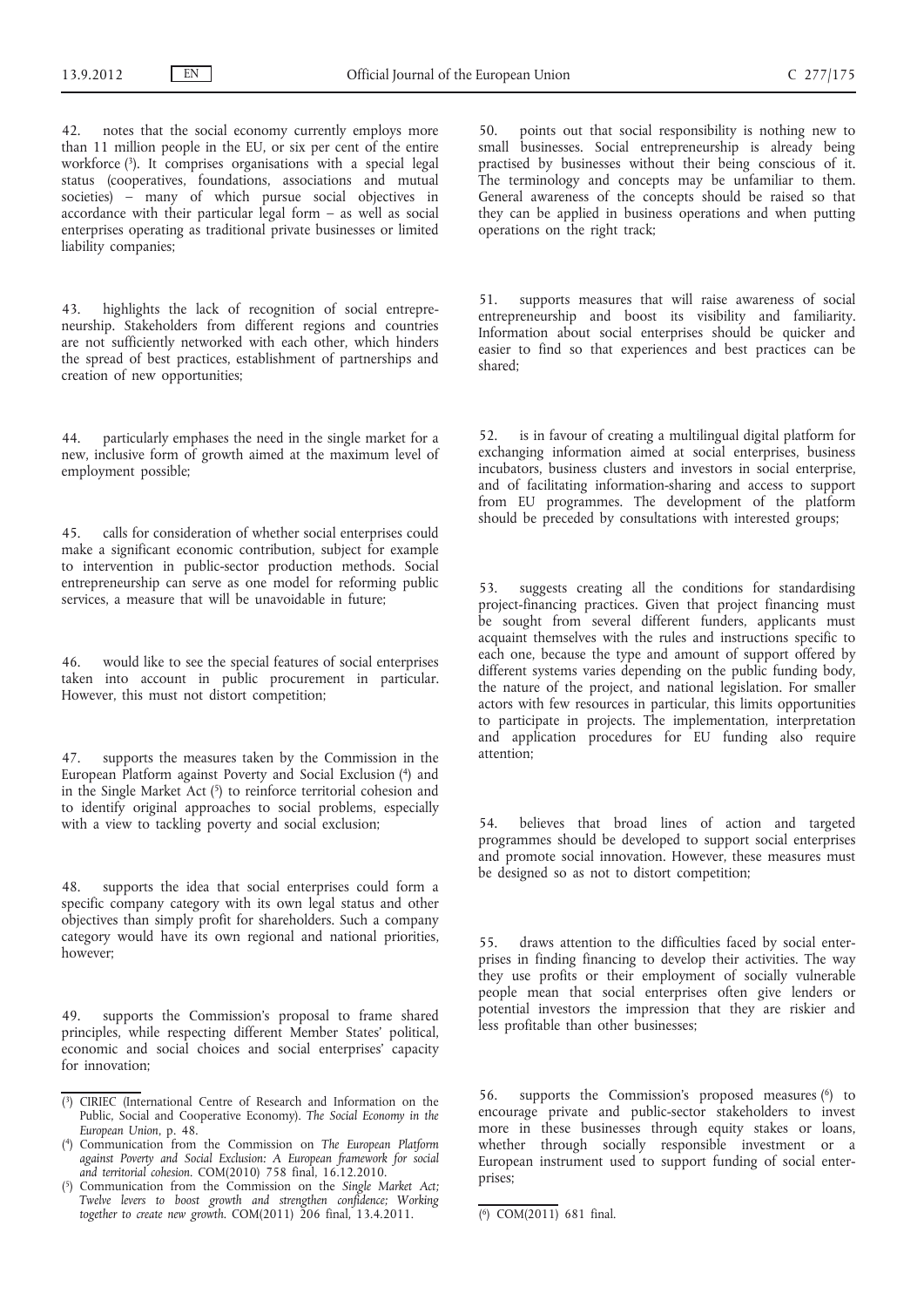57. is in favour of devising a regulatory framework at European level that will enable creation of novel, socially responsible investment vehicles;

58. insists that all businesses and foundations in the social entrepreneurship sector should be able to operate in the single market, which is why rules should not be over-complex. It should be easy to master and comply with the rules;

59. welcomes plans by the European Investment Fund  $(7)$  to introduce an 'equity window' (ESIEF  $(8)$ ) in 2012 to invest in vehicles pursuing social objectives. It is difficult to secure financing for the start-up phase, in particular;

60. suggests looking at the option of a new social entrepreneurship investment pool and considering whether an approach to initiating social entrepreneurship could be developed that encourages involvement of different finance providers in the innovation system. Financing should be coupled with advice and guidance on investment and business skills, as the sheer variety of financing options makes it difficult for new, smallscale enterprises to apply. The fact that it is difficult to describe business activities and set objectives impedes access to financing;

61. insists that investment should be matched by a precise definition of impacts and the requirement to operate responsibly;

62. proposes that generating new innovations and new businesses be made a qualitative goal in developing social entrepreneurship, so as to help reduce long-term unemployment and create new and permanent jobs and networks, especially among small businesses;

63. recommends closer study of whether social entrepreneurship and the training that goes with it could be used to help vulnerable young people into work, and whether participating in social enterprise could give them a trade and experience, getting them off the dole and into working life;

64. highlights the opportunity to pass on the skills and tacit knowledge of middle-aged workers to younger generations by setting up a social enterprise. Older workers who are capable of working for much longer are also threatened with redundancy and marginalisation in the economic crisis. EU funding should also be used to help adopt the master-apprentice model in social entrepreneurship. Transfer of knowledge between the generations creates significant added value, because older

workers can pass on ways of thinking and know-how, while younger workers offer fresh ideas and enthusiasm. Thus, the master-apprentice model works in both directions;

65. is in favour of increasing information for older people about the benefits of social entrepreneurship as part of the European Year for Active Ageing and Solidarity between Generations 2012;

66. believes that expert guidance, development services, seminars on cooperation, study visits and other relevant activities suited to each situation faced by a business should be organised in order to improve business skills and promote the exchange of know-how;

67. favours a sufficiently long-term approach over a fragmented, project-based one. A stepwise process based on clear interim targets is a prerequisite for creating profitable operations among social enterprises;

68. advocates building partnerships across sectors as well as between organisations in different disciplines and fields. What other relevant actors is it important to bring on board; which ones are already involved in social entrepreneurship? What about related projects, programmes and networks with which social entrepreneurship as a whole is, or tries to be, connected? In what way can other projects/funders/investors benefit from networking?

69. believes that sound approaches and workable models should be identified in cooperation with stakeholders. Social enterprises in Europe should be evaluated and listed, and their specific features, financial models, economic weight, crossborder growth potential, legal forms and the content and principles of the tax regimes that govern them should be established. That way, existing information can be used and conceptual models can be built incorporating best practices;

## *Developing a system of certification for social entrepreneurship*

70. feels that as entrepreneurship becomes more diverse and the number of different entrepreneurs grows, social entrepreneurship needs to be defined more precisely so that fair tax treatment, pension systems and social security spending are applied in a way that creates jobs and helps different business opportunities to emerge;

71. recommends developing accreditation at local level based on certain criteria, as well as close cooperation and development of partnerships between regions; advocates giving space to specific regional considerations in order to support responsible businesses with regard to the content as well as the form of recognition;

<sup>(</sup> 7) EIB Group.

<sup>(</sup> 8) *European Social Investment and Entrepreneurship Fund* (ESIEF), which would invest in 10 to 15 vehicles across the Member States.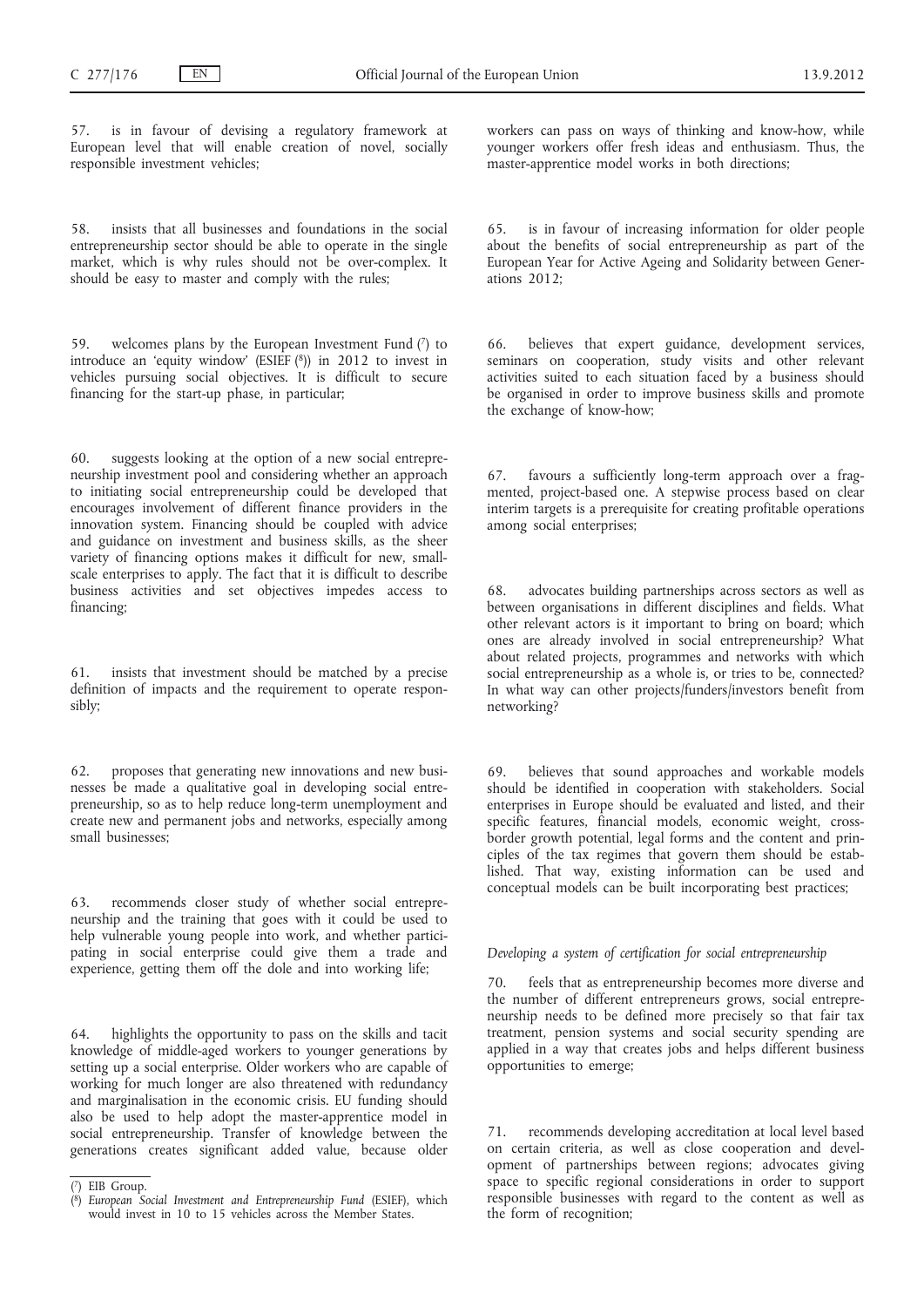*Training, guidance and mentoring for ongoing development*

72. believes that shaping a favourable environment for companies that are part of the social economy will require a new form of leadership and expertise from them, which will be created through the modification of higher education programmes, training and systematic improvement efforts;

73. recommends learning by doing, or a master-apprentice approach, to allow efficient use of resources. Gathering and sharing the experiences of social entrepreneurs who have already been active in the sector for some time is one important way of increasing the information available;

### *Results that can be modelled and reproduced*

74. notes the need to assess the extent to which the work and activities of those active in social entrepreneurship can be modelled and reproduced, and how an attractive production model could be developed from this which would encourage investors to engage in improvement efforts and consumers to buy;

## *Preventing marginalisation of young people*

75. considers that there should be investment in the employment and well-being of young people and others at risk of marginalisation by improving their employment options and expanding opportunities for social entrepreneurship. An easy-access 'operational concept' could provide conditional funding for activities to prevent marginalisation of children and young people with a view to developing and expanding new types of services. Young people should also be given opportunities to apply for funding for their own projects and activities;

76. notes that a listed company cannot operate without supervision by a Member State;

77. highlights the need to gear measures under the 'operational concept' to assessing impacts in particular;

78. advocates flexibility regarding the frequency and timing of publication of financial information for small and mediumsized issuers and would like the frequency of publication to be appropriate;

79. would support measures to simplify the narrative parts of financial reports for small and medium-sized issuers;

80. hopes that particular attention will be paid when discussing social innovation to preventing marginalisation and to gender equality;

81. urges that standardising and simplifying communication be welcomed, while noting that access to financial information on listed companies on an EU-wide basis is currently burdensome: interested parties need to go through 27 different national databases in order to search for information;

82. would like to see a business environment developed that is more encouraging of creativity and innovation and which improves confidence in business by cutting red tape and removing obstacles, which hamper the activities of small and medium-sized companies (SMEs) in particular;

83. is in favour of expanding the role of responsible business in society and developing an environment in which entrepreneurs are encouraged to develop innovations that have a social impact and economically viable projects. Activities should be profitable and motivating for business, and operational activities should take entrepreneurs into account from the start;

84. recommends concurrent assessment of the *Innovation union* flagship initiative, which is intended to promote social innovation and harness the creativity of associations and social enterprises to benefit the most vulnerable groups and to fulfil pressing social needs that markets and public authorities have not met, in order to avoid overlapping measures:

85. endorses simplification of the accounting directives, in particular to benefit smaller companies. The accounting directives should be reasonable and fair in their requirements, such as disclosure and valuation rules, taking the size and sector of the company into account;

86. believes that simpler accounting requirements could foster a business climate that encourages business start-ups and entrepreneurship. The Committee of the Regions does not have the resources to assess the effects of accounting requirements, and recommends that the European Parliament arrange for a comprehensive assessment to be carried out before the accounting directives come into force;

87. however, favours simplifying the current requirements in such a way that accounts remain comparable and fit for purpose;

88. recommends standardising thresholds for companies of the same size in order to facilitate comparisons and would like to see comparability of financial data promoted across the European Union;

89. supports the aim of regulating in compliance with the principles of subsidiarity and proportionality, and wants to ensure that the administrative burdens are proportionate to the benefits they bring;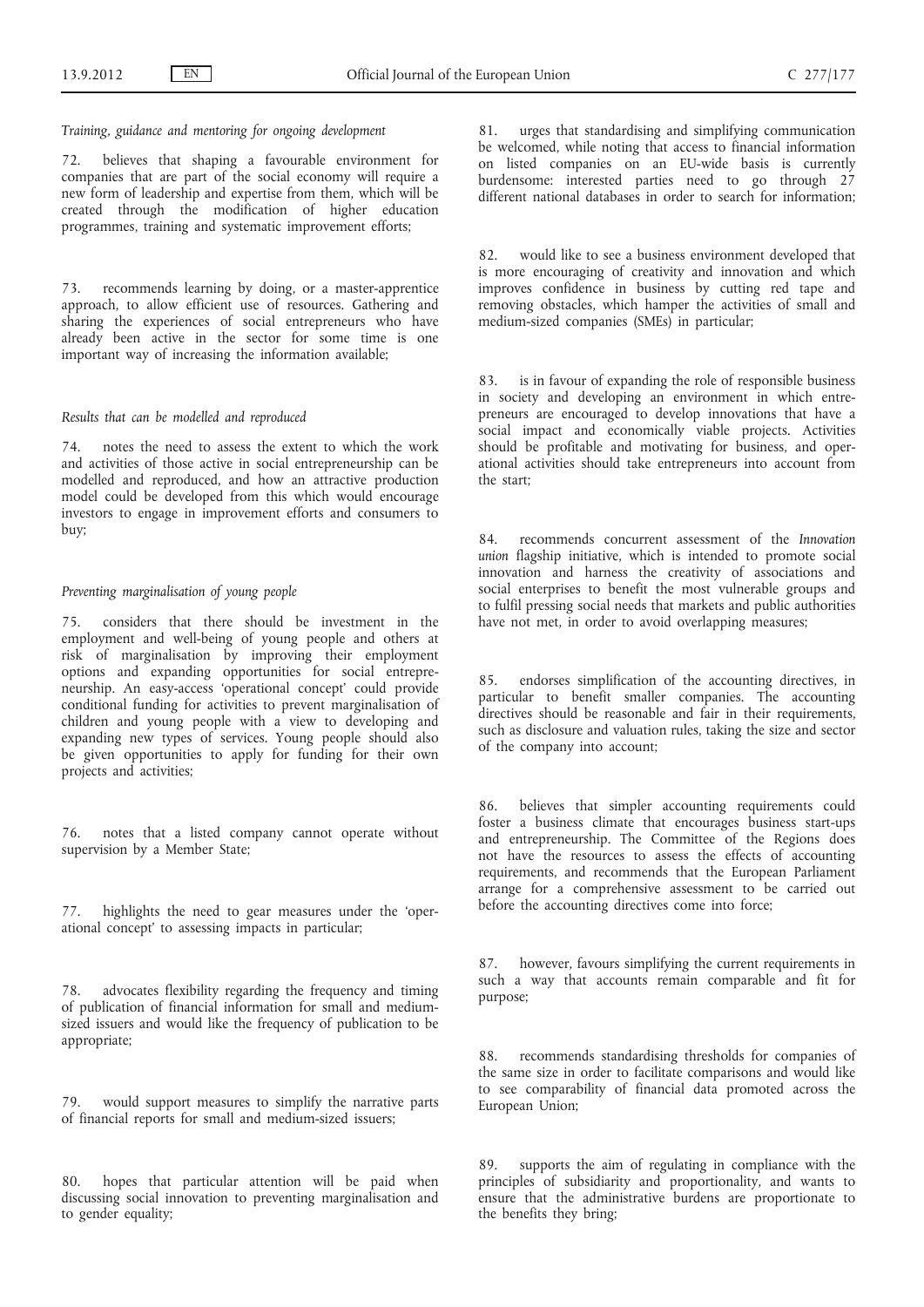90. endorses the Single Market Act (9), which aims to simplify life for SMEs, which make up more than 99 % of Europe's businesses. The Small Business Act recognises the need to consider distinct needs for SMEs as a category, and to have segments within that category. In addition, the 'think small first' approach of this proposal allows for accounting regimes to fit different sizes of company;

91. advocates ensuring that the Member States do not set pointless additional requirements. This can be best achieved through coordinated EU law. As far as medium-sized and large companies are concerned, financial reporting needs to be made more comparable at EU level as the activities of these companies are often EU-wide and relevant to stakeholders throughout the internal market;

92. supports the pledge by the G8 governments 'to setting in place transparency laws and regulations or to promoting voluntary standards that require or encourage oil, gas, and mining companies to disclose the payments they make to governments'. The European Parliament has also presented a Resolution  $(10)$  reiterating its support for country-by-country reporting requirements, in particular for the extractive industries;

#### *Conclusions*

93. considers it a priority to take measures that guide, encourage and assist SMEs in more broadly adopting social and socially responsible perspectives in their activities. There are some 24 million small and medium-sized businesses in the European Union, and it matters for the future of the Union how we encourage young people in particular to engage in a new type of socially responsible business;

94. believes that well-chosen measures will promote the creation of new businesses and the growth of existing ones. Industrial policy measures should be geared towards supporting in particular job-rich businesses with ambitions for international and socially responsible growth and that are good at exploiting networks;

95. is convinced that the future will be forged in regional development. The objectives or procedures chosen may be aimed at building something new, maintaining the old or trying to adapt to changes in the business environment. The key factor is a region's ability to build on its know-how, play to its strengths, specialise, and network regionally, nationally and internationally;

96. notes that the efficacy and relevance of support provided to businesses should be ascertained, and any necessary changes and savings made according to the findings obtained. Networked business activities should be developed to support regional industrial policy in general, while making better use of a region's potential, strengths and opportunities. Cooperation between central and peripheral areas can be increased by mapping developments. Cooperation, partnership and networking between regions should also be made more effective;

97. believes that it is also important to consider whether the scope of projects and the complexity of the rules means that projects are run by bodies that specialise in project management, such as municipalities, universities, schools and various business development companies. Particular attention should be paid to ensuring equal opportunities for small businesses to take part in projects. Established organisations have more resources at their disposal for researching complex project rules and drawing up reports that are required, for which smaller businesses may not have the know-how or capacity. However, more nimble approaches by businesses might allow projects to be implemented more cost-effectively;

98. points out that the organisational form of the social enterprise is at the moment ill-defined; the main actors are still public administrators and larger players, and businesses see social entrepreneurship more as a type of benevolent service provision than as a genuine generator of business activity. Thus such operations feel unfamiliar and unrelated to entrepreneurship, or they are seen as competing with each other rather than as parallel types of activity. Particular attention should be paid to this issue in the context of developing social entrepreneurship;

99. believes that information about opportunities for social enterprises should be improved and made more accessible. The main web portal should have a link to updated, essential information. Information should be interlinked and delivered using effective presentation approaches such as bulletins, sharing of key experiences and running updates;

100. thinks that the order of priority of measures to be implemented should be agreed on, and the best practical measures, techniques and methods should be sought to address problems in different spheres. These methods should be identified and reproduced for use by as many stakeholders as possible;

101. believes that all-round business-related development capacity should be increased; gathering and sharing the experiences of social entrepreneurs that have already worked in the sector is one important way of increasing the amount of information. There should be a determination in Europe to build an integrated EU in which every player is important and efforts mounted to find a role for everybody that enhances their skills;

<sup>(</sup> 9) The review of the Accounting Directives is flagged in section 2.11 of the Communication of April 2011 from the Commission to the Council, the European Parliament, the European Economic and Social Committee and the Committee of the Regions: *Single Market Act – Twelve levers to boost growth and strengthen confidence, 'Working together to create new growth'*, available at: [http://ec.europa.](http://ec.europa.eu/internal_market/smact/docs/20110413-communication_en.pdf#page=2) eu/internal<sup>omarket/smact/docs/20110413-communication en.</sup> [pdf#page=2.](http://ec.europa.eu/internal_market/smact/docs/20110413-communication_en.pdf#page=2)

<sup>(</sup> 10) Resolution INI/2010/2102.